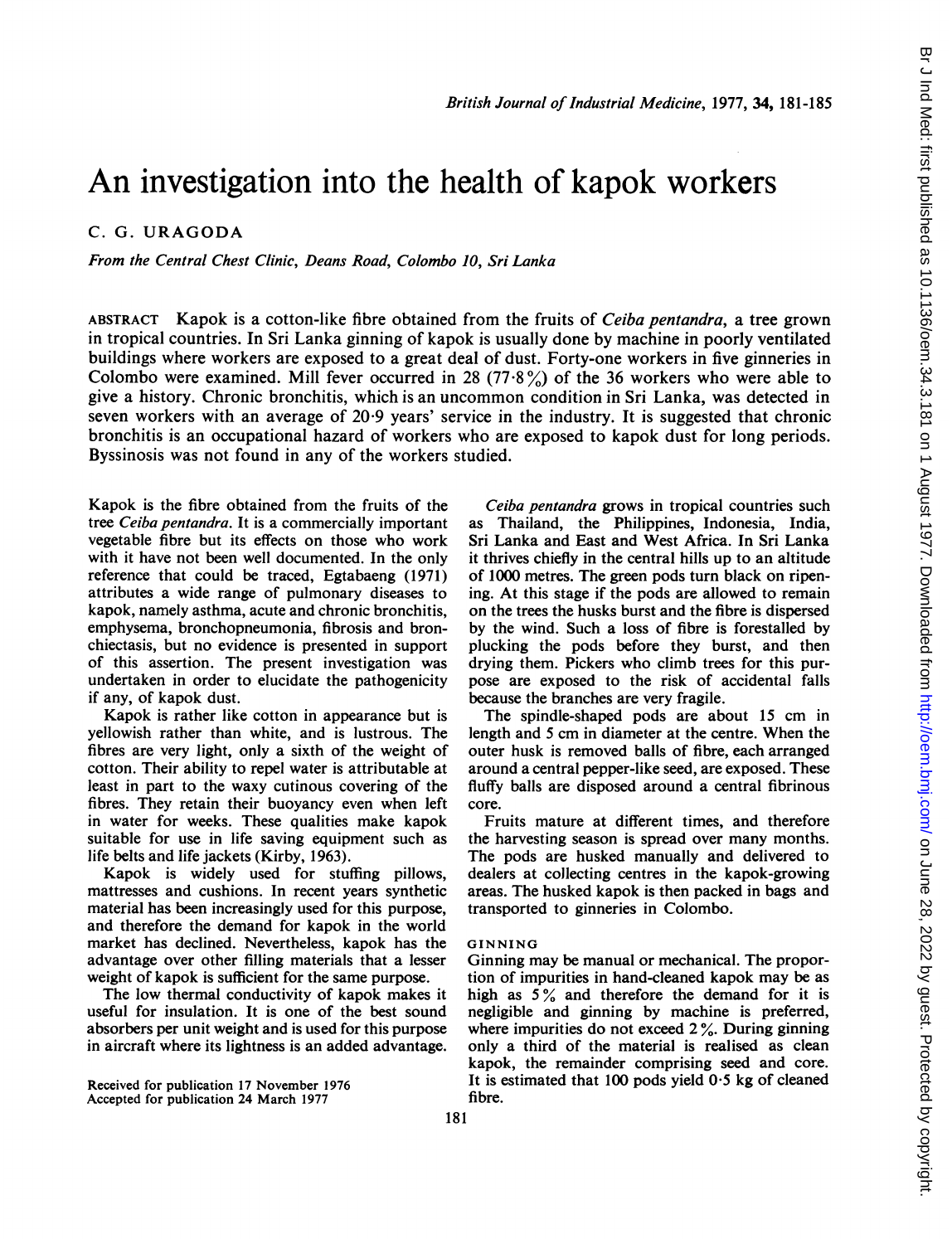There are five ginneries in Colombo, each equipped with one or two machines. Each electrically powered machine is capable of ginning 275-550 kg of kapok <sup>a</sup> day, depending on its size. A machine consists essentially of a large cylindrical cage mounted over a pit a metre deep in the ground. The wall of the cage is constructed either of metal sheet or closely knit wire mesh. On a central vertical metal axis running lengthwise through the cage are mounted a pair of horizontal iron rods at the bottom, and above them a series of three to six pairs of fan-like blades equidistant to each other.

The kapok that is to be cleaned is fed into the machine through a vent on its side. When the axis rotates at high speed the steel rods at the bottom break up the pods; the fluff that separates is propelled upwards by the action of the fans into a wide duct at the top of the machine, which conveys the cleaned kapok into an enclosed cubicle. Kapok seeds, unlike cotton seeds, are not attached to the fibre and therefore their separation from the fibre is easier than with cotton. The seeds and cores fall into the pit in the ground through perforations at the base of the machine. These are removed at intervals from the pit via an approach trench. The seeds, from which an oil is extracted, are subsequently separated from the core by passing the mixture through a sieve. The cores are collected and stored in bags to be reginned later.

The machine is stopped from time to time and the cleaned kapok collected from the cubicle. In order to conserve shipping space the fibre is then mechanically compressed into rectangular bales. Excessive pressure during this process may adversely affect the elasticity and other properties of kapok. Each bale which should weigh either  $1.25$  or  $1.5$  cwt (64 or 76 kg) is wrapped in jute cloth and fastened with hoop iron prior to export. In 1975 Sri Lanka exported 340 900 kg of kapok chiefly to Japan, Australia and the United Kingdom.

The ginneries are situated in a very congested commercial sector of Colombo. They are located in old buildings without any special provision for ventilation. A ginnery may consist of one large hall which provides common space for all the activities concerned with the trade. The machine is at one corner, while considerable space is allocated for storage of bags of both cleaned and uncleaned kapok. In a couple of ginneries the storage space may be separate from the ginning area but there is free communication between the two.

Each ginnery employs six to 15 workers each of whom is expected to perform any type of work connected with ginning, namely feeding the machine with kapok pods, collecting and bagging cleaned kapok, sifting the seeds from the cores, and bagging and storing them. All the workers are therefore equally exposed to kapok dust. Hardly any dust escapes from the machine itself, but during the other processes much fibre is released into the atmosphere of the ginnery which is visibly laden with it.

The workers are expected to work for eight hours daily from Monday to Friday, while Saturday afternoon and Sunday are free. The work in the ginneries usually starts with the beginning of the harvesting season in April. There is sufficient work for about nine months after which most of the workers in the industry are laid off. When the harvesting season is over and there is a dearth of pods, the stored cores to which some residual fibres adhere are run through the machine again in order to obtain a coarse and cheap fibre. This fibre, which is not fit for export, is brownish and contains large amounts of fine dust derived from the fibrinous core. Although the workers are kept occupied well beyond the close of the harvesting season they are exposed to more dust than with the standard kapok.

### Subjects and methods

Forty-one workers who comprised the entire labour force of the five ginneries in Colombo were admitted to the study. Thirty-eight were labourers who handled kapok while the remaining three were a supervisor, a clerk and a machine operator respectively. The latter were included in the study as they worked with the others in the same building and were therefore subject to the same environmental conditions. An occupational history was obtained from each of them and was checked with the management as regards the period of employment. Each worker was questioned according to a questionnaire on respiratory symptoms based on that of the Medical Research Council (1960), modified to suit the local conditions and extended to include questions on byssinosis and mill fever. A clinical examination with emphasis on the respiratory system was carried out. A standard-sized posteroanterior radiograph of the chest was taken. Sputum examination by direct smear and culture for tubercle bacilli, white blood cell and differential counts and erythrocyte sedimentation rate determination were also done if necessary.

The first 21 workers were skin-tested with an antigen prepared from kapok and kindly supplied by Professor J. Pepys of the Cardiothoracic Institute, London. The prick test was carried out on the left forearm with two strengths of the antigen, namely <sup>1</sup> mg and <sup>10</sup> mg/ml in Coca's fluid. Sera from 14 workers were obtained at the same time for serological tests.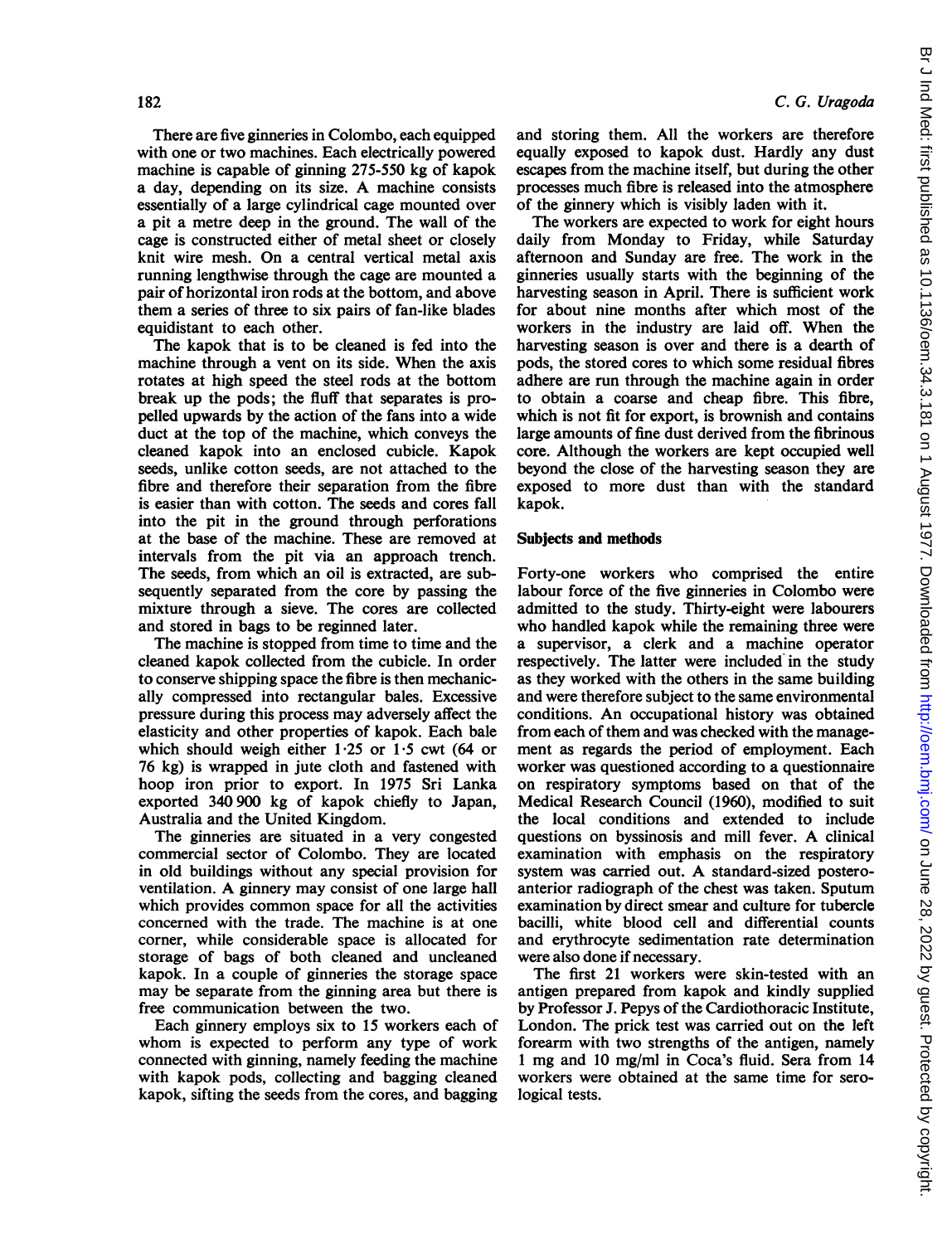The symptomatic workers were recalled after one year and examined again.

#### **Results**

The majority of the workers were women (Table 1), their average age was 34-5 years, and their average period of service in the kapok industry 10-7 years. The eight workers with less than one year's service (Table 2) were the new recruits for the current season and represent a feature of the industry where an appreciable number constitute casual labour. Fourteen workers had over 10 years' service.

None of the workers had been employed in any other industry prior to joining the present one. The clinical picture was therefore not complicated by exposure to other noxious dusts.

Twenty-eight workers gave a history of mill fever which was defined as a trivial, self-limiting illness characterised by sore eyes, sneezing, mild pyrexia, muscular pains, cough or headache on initial exposure to dust. The frequency of these symptoms is shown in Table 3. They occurred either singly or in combination in the 28 workers who comprised  $77.8\%$  of the 36 subjects who were able to give a history. Four workers with long periods of service were unable to recall any symptoms they experienced at the beginning of their career, while another was deaf and therefore it was not possible to elicit a proper history.

These symptoms, the commonest of which involved the eyes, were self-limiting and mild except in the case of two workers who at the time sought outpatient treatment for eye symptoms and fever respectively. In all cases the symptoms occurred on the very first day of work and lasted for one to 14 days, the average being four days. In 12 workers the symptoms lasted only one day. None of the workers lost any working days on account of these symptoms.

Loss of weight was another initial symptom complained of by five  $(12\%)$  of the workers. One of them was unable to give the actual extent of her weight loss but the remaining four had lost from one to nine kg. They regained their weight after a few months.

Chronic bronchitis was considered to be present when there was a history of cough and phlegm during most days for at least three months of at least one year. This condition was diagnosed in seven workers, six of whom were women. Bilateral rhonchi were heard over the chest in six workers. The average age of these workers was 49-4 years. At the time of the onset of symptoms they had worked in the kapok industry from 12 to 33 years, the average being 20 9 years. In two of the workers the symptoms were mild and did not interfere with their normal work,

Table <sup>1</sup> Age and sex distribution of the kapok workers

| Age group<br>(years) | Male | Female | Total |  |
|----------------------|------|--------|-------|--|
| 10-19                | 0    |        |       |  |
| 20-29                |      | 8      | 9     |  |
| 30-39                |      | 13     | 15    |  |
| 40-49                |      | 3      |       |  |
| 50-59                |      | 6      |       |  |
| 60-69                |      | 0      |       |  |
| Total                | 6    | 35     |       |  |

Table 2 Period of service in the kapok industry

| Years of service | No. of workers | Percentage of Total |
|------------------|----------------|---------------------|
| <1               | 8              | 19.5                |
| $1 - 5$          | 12             | $29 - 3$            |
| $6 - 10$         |                | $17 - 1$            |
| 11-20            |                | $12 - 2$            |
| 21-30            | 6              | $14-6$              |
| $31 - 40$        | 3              | 7.3                 |
| Total            | 41             | $100 - 0$           |

Table <sup>3</sup> Symptoms of mill fever and their frequency

| <b>Symptoms</b>  | No. of workers | Percentage<br>of total |
|------------------|----------------|------------------------|
| Eye symptoms     | 20             | 48.8                   |
| Irritation       | 16             | 39.0                   |
| Redness          | 15             | 36.6                   |
| Lachrymation     | 13             | $31 - 7$               |
| Sneezing         | 16             | $39 - 0$               |
| Muscular pains   | 16             | $39 - 0$               |
| Fever or malaise | 15             | $36 - 6$               |
| Cough            | 6              | 14.6                   |
| Headache         | 4              | 9.9                    |

but the other five had to take days off because of illness. All those with chronic bronchitis were from one ginnery.

Three workers showed radiographical evidence of pulmonary tuberculosis but the lesions were found to be inactive clinically and bacteriologically. Two of them were known cases of pulmonary tuberculosis and had been treated at the chest clinic a few years previously. When the disease was first diagnosed they had already worked in the industry for 35 and 18 years respectively.

One worker was subject to asthmatic attacks but these had no apparent relationship to her work.

When the symptomatic workers were re-examined a year later there was no significant change in their clinical, radiographical and bacteriological status.

The prick test was negative in the 21 workers tested. The 14 samples of sera on which precipitin tests were carried out in Professor Pepys' laboratory did not show any reactions to extracts of raw and crude kapok or *Aspergillus fumigatus*. Seven samples reacted to Micropolyspora faeni antigen.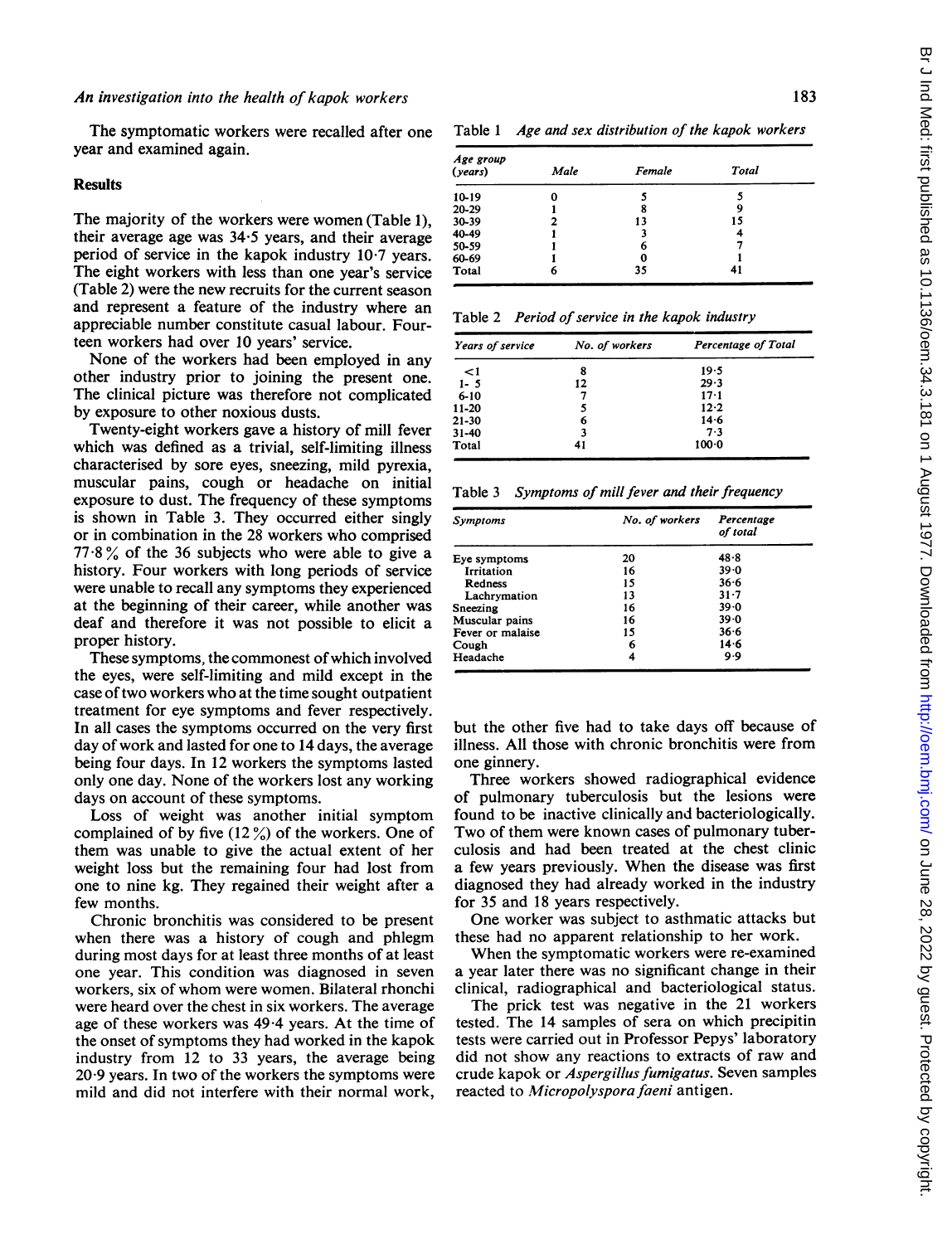## **Discussion**

The kapok industry in Sri Lanka engages a considerable number of workers in various processes ranging from cultivation to the point of its local utilisation or export, but the subjects who are most exposed to the dust are the ginnery workers. The very nature of their work as well as the poor ventilation in the ginneries render them a group which, though small in number, is most likely to exhibit adverse effects, if any, of exposure to kapok dust.

## MILL FEVER

Mill fever is an acute, transient and trivial illness that occurs in new workers who are exposed to a variety of vegetable dusts such as cotton, hemp, flax, jute and grain (Doig, 1949). It is known as comber's fever in hemp mills, while in other industries it is called flax fever, grain fever and malt fever according to the type of material the workers handle. The incidence of mill fever in the kapok industry is perhaps higher than that in most of the other industries. Doig estimates that 25-50 % of new workers in the flax industry suffer from mill fever.

Hunter (1975) stresses that mill fever in the cotton industry should not be confused with Monday feeling which is the first stage of byssinosis that occurs after more than 10 years' exposure to cotton dust. The symptoms of kapok fever, if one were to adapt the nomenclature used in other industries, are almost identical with those described by Gill (1947) in the cotton industry, namely sore eyes, sneezing, cough, mild pyrexia and headache.

Referring to mill fever in general, Hunter (1975) states that the symptoms may reappear following a period of absence from work which may be as short as two to four weeks. However, the symptoms of kapok fever did not recur when workers resumed work after being laid off during the off-season. Whether the initial attack of kapok fever confers immunity when the break in service is considerably longer is not clear, for in the present series there were no cases with such a long interruption. Hunter says that the aetiology of mill fever is not known. However, Davenport and Paton (1962) relate mill fever in cotton workers to pyrogenic substances found in cotton dust.

The symptoms of kapok fever are well recognised by both management and workers as an inevitable experience of workers on being initiated into the industry. It is usual for the senior hands to apprise new recruits of the likelihood of development of these symptoms, and to recommend treatment with aspirin.

#### CHRONIC BRONCHITIS

Chronic bronchitis is an uncommon condition

## C. G. Uragoda

in the general population in Sri Lanka. According to official statistics for the whole country the rate of hospital admissions for chronic bronchitis for 1974 was only 493 per 100 000 population. Its infrequency has been related to the low consumption of tobacco by smoking, as well as the relative freedom from atmospheric pollution in the country. The per capita consumption of tobacco in 1974 was as low as  $1.79$  lb (814 g). The occurrence of seven cases  $(17.1\%)$  of chronic bronchitis in a small group of 41 workers is therefore epidemiologically significant.

Non-smoking is almost a cultural characteristic of women in Sri Lanka. A random survey showed that only  $1.6\%$  of 579 women were smokers (Uragoda and Senewiratne, 1971). The six women with chronic bronchitis were also non-smokers. The fact that these six non-smokers with long occupational histories should have developed chronic bronchitis enhances the probability of a causal relationship between exposure to kapok dust and chronic bronchitis.

It is relevant to inquire into the incidence of chronic bronchitis in other local spheres of employment where conditions of work are comparable. In a survey of 779 coir workers in Colombo only three cases  $(0.3\%)$  of chronic bronchitis were detected (Uragoda, 1975). These workers lived under similar social conditions to the kapok workers and their average age and period of service in the coir industry were similar to those of kapok workers, 30-1 and  $11.2$  years respectively. The difference in the incidence of chronic bronchitis between kapok and coir workers is statistically significant ( $\chi^2 = 89.9$ ).

In the present study all the cases of chronic bronchitis came from one ginnery which provided continuous employment to its workers by stocking sufficient kapok to last through the off-season. Uninterrupted employment was obviously an incentive to the workers to stay in the industry, for 11 of the 14 with over 10 years' service were employed in this ginnery. On the other hand the policy of the other ginneries in discontinuing workers during the off-season, though economically detrimental to them, apparently has the salutary effect of protecting them from chronic bronchitis.

A feature that was common to all workers with chronic bronchitis was their long service. The finding that 50% of the workers who had worked for a decade had developed chronic bronchitis suggests that it is a common occupational hazard of those who work for long periods in the very dusty atmosphere of the kapok ginneries. Lack of protective measures undoubtedly has a hand in this high incidence of chronic bronchitis. There is much room for improvement of ventilation at the ginneries.